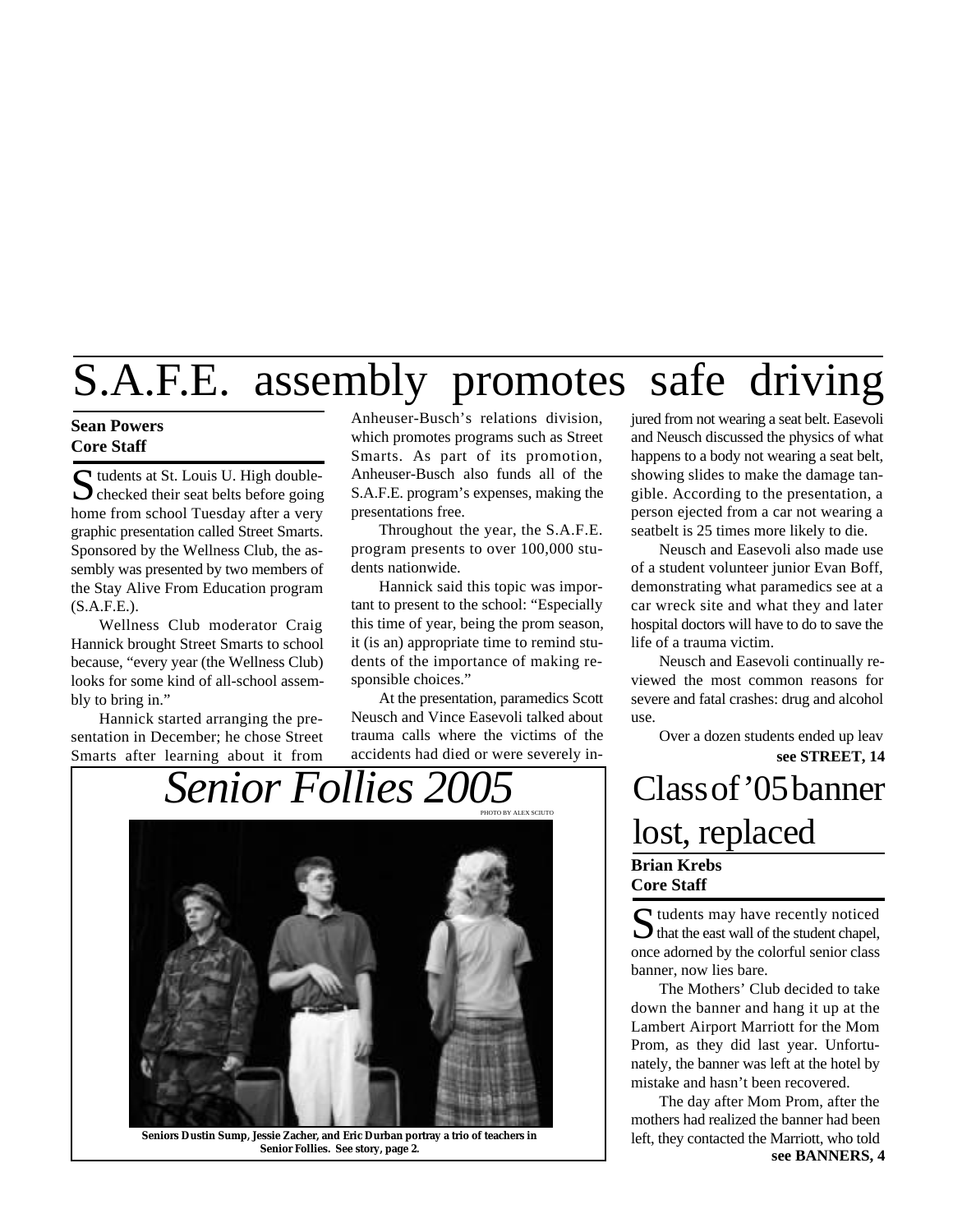# Sophomores see Holocaust survivor presentation

#### **Andrew Mueth Core Staff**

Holocaust survivor and volunteer at<br>the St. Louis Holocaust Museum Tolocaust survivor and volunteer at and Learning Center Mary Lou Ruhe spoke to the sophomore class on Tuesday during the extended activity period about her life during the Holocaust and on some of the lessons and values from the Holocaust.

Every sophomore has finished studying World War II, but each class has spent a different amount of time studying the Holocaust. Ruhe provided a personal perspective on the Holocaust, and a way to learn about the Holocaust on a deeper level that captured the pain of the victims and the cruelty of the perpetrators.

Sophomore Tom Nagel said that Ruhe's personal account of the Holocaust did "a lot better job (teaching about the Holocaust) than a page about the Final Solution in a history book."

Born in Lodz, Poland, Ruhe grew up knowing about the increasing number of atrocities that Hitler was committing against her fellow Jews in her "neighbor to the west," Germany. However, not until Hitler invaded did she, or many Polish citizens, feel the same threat.

Soon after Hitler invaded, however,

the Nazis forced all of the approximately 200,000 Jewish people in Lodz to move into the city ghetto. After that, her family was sent via cattle cars to Auschwitz. Upon arrival at the death camp, the prisoners lined up and were sorted into two lines, men and women. This sorting was the last time Ruhe ever saw her "beloved father"

Each line was then subdivided into two more lines, one for the healthy and one for the old, unhealthy, or very young. The Nazis sent the line of the unhealthy to be gassed and burnt in the crematoria immediately.

After a number of weeks in Auschwitz, Ruhe then was shipped to Bergen-Belsen, where she was held for a short time until sent to a labor camp in Zhosvador to make bullets for the remainder of the war.

She was liberated by the Allies and sent to a displaced persons camp for four years. She then moved to St. Louis with her husband Stephan, whom she had met at the DP camp.

After telling her story, Ruhe offered the audience an opportunity to ask her questions. This segment, during which she told many stories about her ten years in camps, took nearly as much time as her

initial story .

Near the end of her talk, Ruhe stressed the importance of preventing modern genocides. She feels that the Holocaust was the worst modern crime against humanity, and she also believes that any recent genocide contains parts of the Holocaust. The Holocaust can be used as a guide and warning against such crimes. Ruhe thus passed on the mission of preventing such cruelty to the younger generation to whom she spoke.

She finally stressed the need to take action against injustice, saying that it is not enough to stand by and watch atrocities being committed.

Sophomore Will Condit thought that the presentation was a "cool (way) to learn a (about a) firsthand experience," of the Holocaust.

However, sophomore Neil Salsich thought that Ruhe's presentation was "too typical ... It's (just like) every movie," about the Holocaust. He liked the question segment, though, where the presentation "got specific. It was a nice thing."

Nagel saw the session as a success, and added that having heard Ruhe speak, "Now (I am) kind of interested in visiting (the Holocaust) museum."

## enior Follies light up last weekend **Jim Santel**

## **Reporter**

Few traditions at St. Louis U. High are<br>as beloved or as well-worn as the ew traditions at St. Louis U. High are annual Senior Follies, the senior class's opportunity to gather as a class for a final time and say farewell and thank you to the SLUH community. The class of 2005 performed this year's version of the show, which featured a smorgasboard of skits, songs, parodies of current commercials, and the traditional kick-line and ballet, on Saturday and Sunday nights.

The show results from the efforts of many different people, including coordinator Jeff Harrison, S.J., choral director Joe Koestner, theater teacher Joe Schulte, choreographer Janet Strzelec, and numerous seniors who wrote and executed the

f i n a l product. Follies d r e w sold-out crowds on both nights and prov i d e d m a n y well-received, s i d e -

Hagan, played by senior Brian Hubbard,



break-PHOTO BY SCIUTO

ing out into an e n e r g e t i c dance, a parody of the horrors of an S T D lecture, with the part of

**Senior Eddie Jaeger holds a Billiken head aloft in the song "Circle of SLUH."**

splitting acts.

The highlights of the show included a skit featuring a seemingly feeble Fr.

**see FOLLIES, 4** the stoic nurse geniusly portrayed by senior Bill Winfrey, and a play on the popu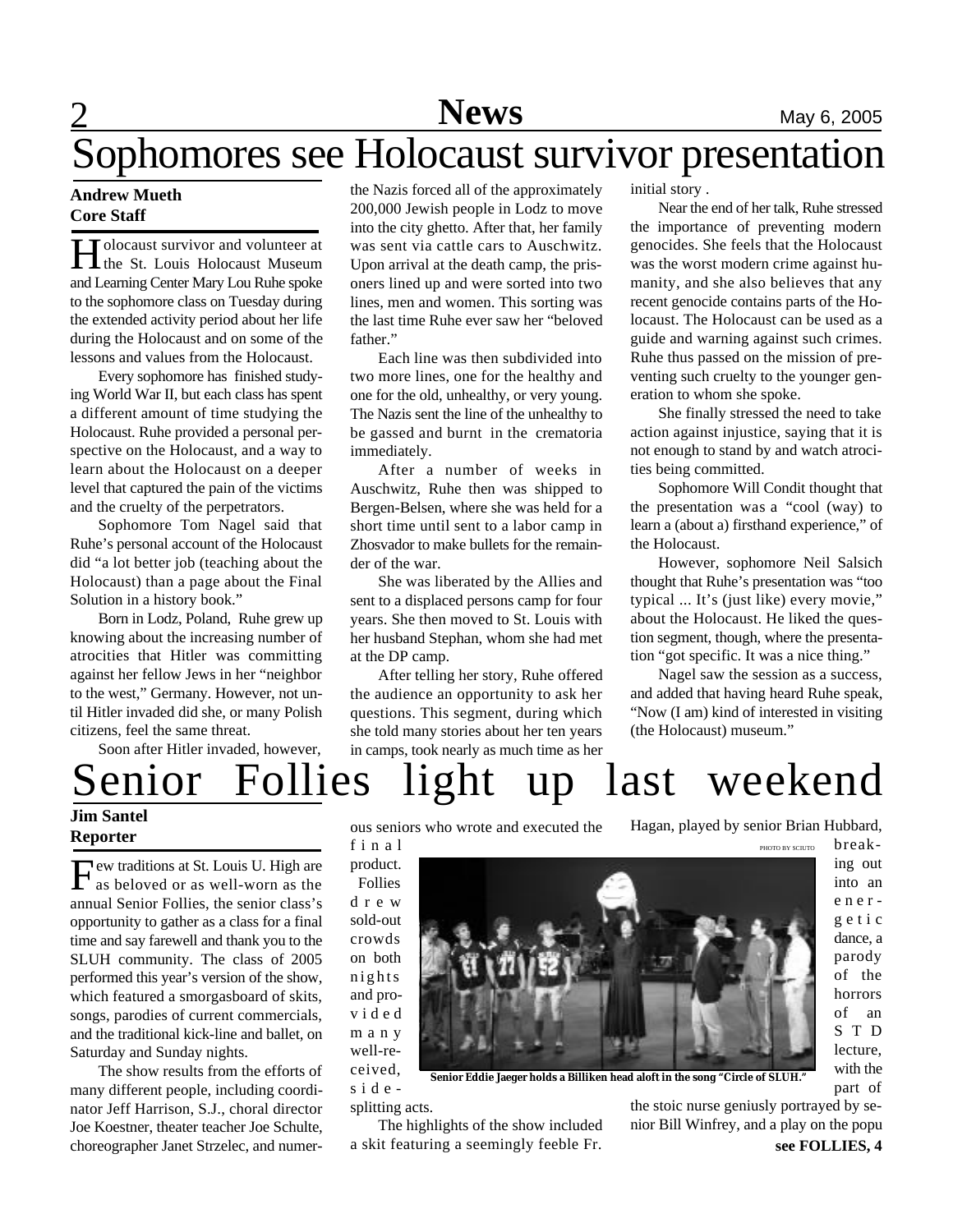# **May 6, 2005 Opinion 1 2006 1 3**

# EDITORIAL Editors apologize for lack of club coverage

With our position as editors of the *Prep News*, our duty, as stated in the *Prep News* Volume LXIX Platform and Policy, is to "seek out and facilitate the reporting of all significant news at SLUH." Unfortunately, we have failed to complete this duty, and this failure has been highlighted recently by the success of two teams comprised either entirely of or of a majority of SLUH students.

The *Prep News* has failed to cover the St. Louis Druids rugby club and the St. Louis Ultimate High Frisbee team, both of which have been very successful this spring.

As many students know, neither of these teams are clubs at SLUH. These teams do not officially practice on SLUH grounds, nor do they receive school funds. They receive no coverage in the *Dauphin* Yearbook, and they have not received any coverage in the *Prep News*.

We didn't give a second thought to not covering the two teams simply because they were not officially affiliated with the school. The problem is not that we blindly went along with the administration's ruling, the problem is that we never even considered covering the two teams. In doing so, we failed to do our primary duty: to cover newsworthy events concerning members of the SLUH community.

As stated in the Platform and Policy, the editors reserve the right to deem any event un-newsworthy. No consideration was ever given to either team. Upon our first consideration of the teams on Wednesday, we deemed rugby coverage to be newsworthy on a weekly basis and Frisbee coverage to be newsworthy on a case-by-case basis.

The administration does not decide what we report in our paper. Unfortunately, we the editors failed to consider covering the Druids or frisbee team. As the editors of the *Prep News*, we must take full responsibility for this mistake. We apologize to both the Druids and St. Louis Ultimate High teams for our failure to consider reporting on your excellent accomplishments so far.

# LETTER TO THE EDITORS Klug apologizes for loss of senior banner

 An open letter to the Banner Committee, the entire Class of '05, all moderators, teachers, administrators, parents, families and friends of SLUH:

After nearly a month of praying, searching, phone calling, praying, questioning, interviewing, praying, worrying, whining, and praying I think it is time to set the record straight.

The senior class banner was taken by the Mom Prom Committee for display at the event at the Marriott on April 8th. The committee believed it was put in safe storage after the dance at the Marriott until we agreed to retrieve it on April 13th to bring it back to SLUH to be re-hung in the chapel. According to our event coordinator at the Marriott, the banner was claimed by a woman with salt-and-pepper-colored hair on Saturday, April 9th. The standard policy of the hotel is to have claimed items signed for upon pick up. Unfortunately, this procedure was not executed in this case. At this point the banner was declared "missing." The senior phone chain was begun in the hopes that a mom was actually in possession of it.

Although I realize the phone chain is not foolproof, it became apparent that the banner was not in the possession of a SLUH mom, a student or even, as some falsely conjectured, a prankster. In response to that reality, moms began gathering pictures, sketches, patterns and materials in order to facilitate the construction of a "new" banner for the class of '05. The Marriott agreed to assume the cost of all replacement materials. Today the majority of the current senior class signed that reconstruction. Thanks to the leadership of Mrs. Plurad the entire project will be complete in time to enjoy it for the final all school Mass on May 11th.

As chair of the Mom Prom Committee, I wish to apologize to anyone who has been hurt by my mistake. Although the original banner is irreplaceable, I hope that you can accept my apology and forgive all of the people involved in this error.

Sincerely, Mrs. Deb Klug

## **Bicycling Announcement**

To celebrate Ride your Bike Month, SLUH is hosting a speaker next Thursday, May 12 during Activity Period. Mr. Bill Salzman will present some of his experiences from cycling in 215C. Bill is a longtime enthusiast who coaches junior racing for the Maplewood/Dent Wizard team. His presentation will

cover a wide range of cycling activities including racing, commuting, group fund-raising rides such as the MS 150, and rides with students from other schools. Come to the presentation and help revive the longdormant SLUH Cycling Club. All levels of interest and experience are invited.

See Mr. Moore for more details.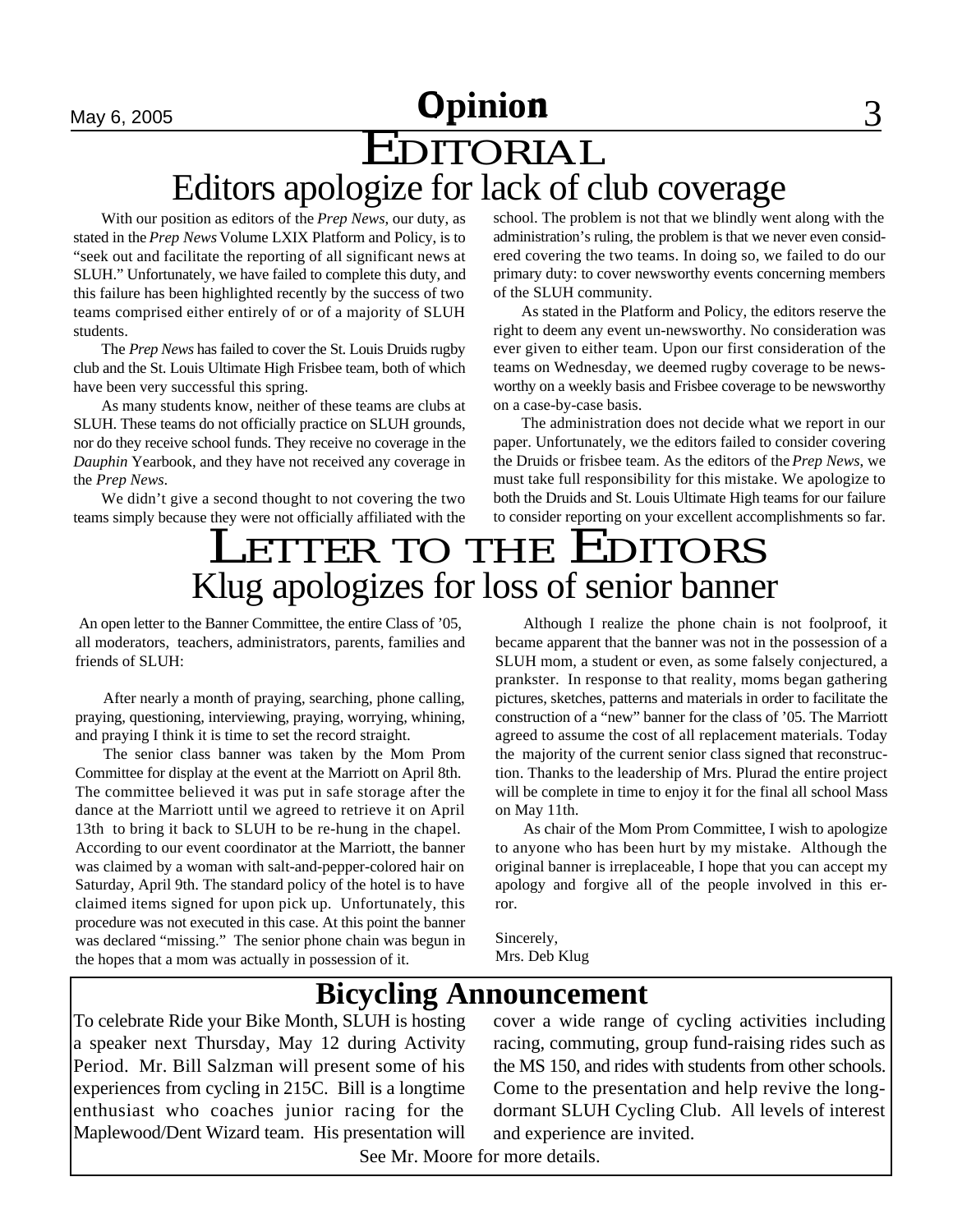# **4** Mews May 6, 2005 FOLLIES

#### (from 2)

lar reality-TV show *The Apprentice* entitled *The Replacement*, in which departing AP history teacher Danno Monahan, portrayed by senior Neil Barron, searches for his successor among several SLUH faculty members.

Barron said that he wrote the skit himself, even though he has never had Monahan as a teacher. "I heard his voice and tried to imitate him as much as possible," Barron stated. "I secretly looked at Dr. Monahan the week of Follies to work on (imitating Monahan's) face and (his) voice."

Follies included the traditional ballet number, in which a large number of young men don tutus and prance about the stage in perfect choreography, much to the amusement of the audience.

Senior Brian Kurtz said of his brief stint as a ballerina, "It was a little uncomfortable with the underwear situation. But it was a lot of fun, and a good bonding experience with all of the other people in tutus as well."

Following this display of ballet prowess, the entire cast gathered onstage to sing the perenially tear-jerking final song, which this year was "Seasons of Love," from the Broadway musical *Rent*. Stated Harrison, "I think that their closing song was the best performed and the most moving that I've ever seen."

"This year's class was far and away better than any class I can remember," emphasized Koestner, speaking about the delivery of the final song.

In addition to the final number, Koestner also expressed great pleasure with all of the singing throughout the entire production, on songs such as "Old Man Missey" and "Shakedown." "The chorus themselves that sang all those other songs in the middle of the show, those were very powerful, powerful voices. (The chorus) really cared, they weren't fumbling around," he said.

According to Harrison, production of Senior Follies began in October, when he met with the writers "to start thinking about Follies, to outline what (the show) is all about." Harrison said that the writing is done entirely by the seniors: "It's just

# Junior organizes CSP diaper drive for Nurses for Newborns

#### **Brian Krebs Core Staff**

S tudents may have begun to notice the<br>plethora of diapers stacked in the Pastudents may have begun to notice the toral Office. No, the administration hasn't taken desperate measures to reduce the frequency of student bathroom usage; the diapers are part of the Community Service Program's Diaper Drive.

The drive invites students to bring in disposable baby diapers of any size to the CSP office sometime between now and Wednesday.

According to the baby blue flyer circulating around the school, the drive will benefit Nurses for Newborns, a charity aimed at helping at-risk families that have young children. Nurses for Newborns also provides programs on parenting and care for infants.

Junior Mike Hennicke organized the drive because his father works for Nurses for Newborns. Hennicke was inspired to

the rejection that comes from me. It's like writing a paper, where you get (the paper) back and you make changes to it."

Senior writer Phil Faber said that "the real writing doesn't start until about February," and added that each idea had to be revised three or four times before it was accepted into the Follies.

Once the writing is completed, work begins on the choreography and choral aspects of the show. According to Koestner, he begins arranging the music "about a month ahead of time, and then I start rehearsing with the kids about three weeks before the show, the most intensive rehearsals being the last two weeks."

"The entire show comes together in about four nights," Harrison said, referring to the Sunday through Thursday rehearsals that take place during the week leading up to the performances. "This whole time, chorus has been rehearsing, dance has been practicing...but the whole thing comes together in four nights."

All of the seniors who participated in Follies agreed that the experience was

organize the drive through observing his father's involvement with the charity.

Hennicke's father brought some of his work home in the form of some photographs, depicting those programs Nurses for Newborns offers.

Said Hennicke, "I've seen the pictures, and it's just really touching."

Nurses for Newborns has multiple outlets, but Hennicke decided to focus on bringing in baby diapers.

Hennicke said, "I just thought that if we could take care of one of their needs, then they could spend the money on other stuff."

CSP moderator Colleen Rockers was supportive of Hennicke's idea and helped him create flyers and spread the word. She even came up with the drive's theme, "Real men donate diapers."

Rockers made the the point that any support of the charity is very helpful. She concluded, "It's such a simple thing, but it makes such a big difference."

worthwile.

"It was definitely rewarding and something I'll never forget," said senior Kevin Becvar, who helped to write and also performed in the show.

"I think all of the seniors got to become a lot closer, just by working with each other," added senior Joe Eggleston.

Senior Patrick McNearny said, "It was really fun. I see why all of the teachers say that after you (perform in follies) you wish you would have done another play. All of the guys are helping each other out, and it's a fun thing to do."

Reflecting on what makes Senior Follies such a cherished event at SLUH, Harrison said, "It's unlike any other show we do (at SLUH), with the preparation, and you've got a lot of people who have never been onstage before. Because it's Follies," Harrison continued, "it's the last united thing the seniors do, and it brings them together, and (the seniors) want to say thank you and farewell to the school, and they get the sense of that, and they make it happen."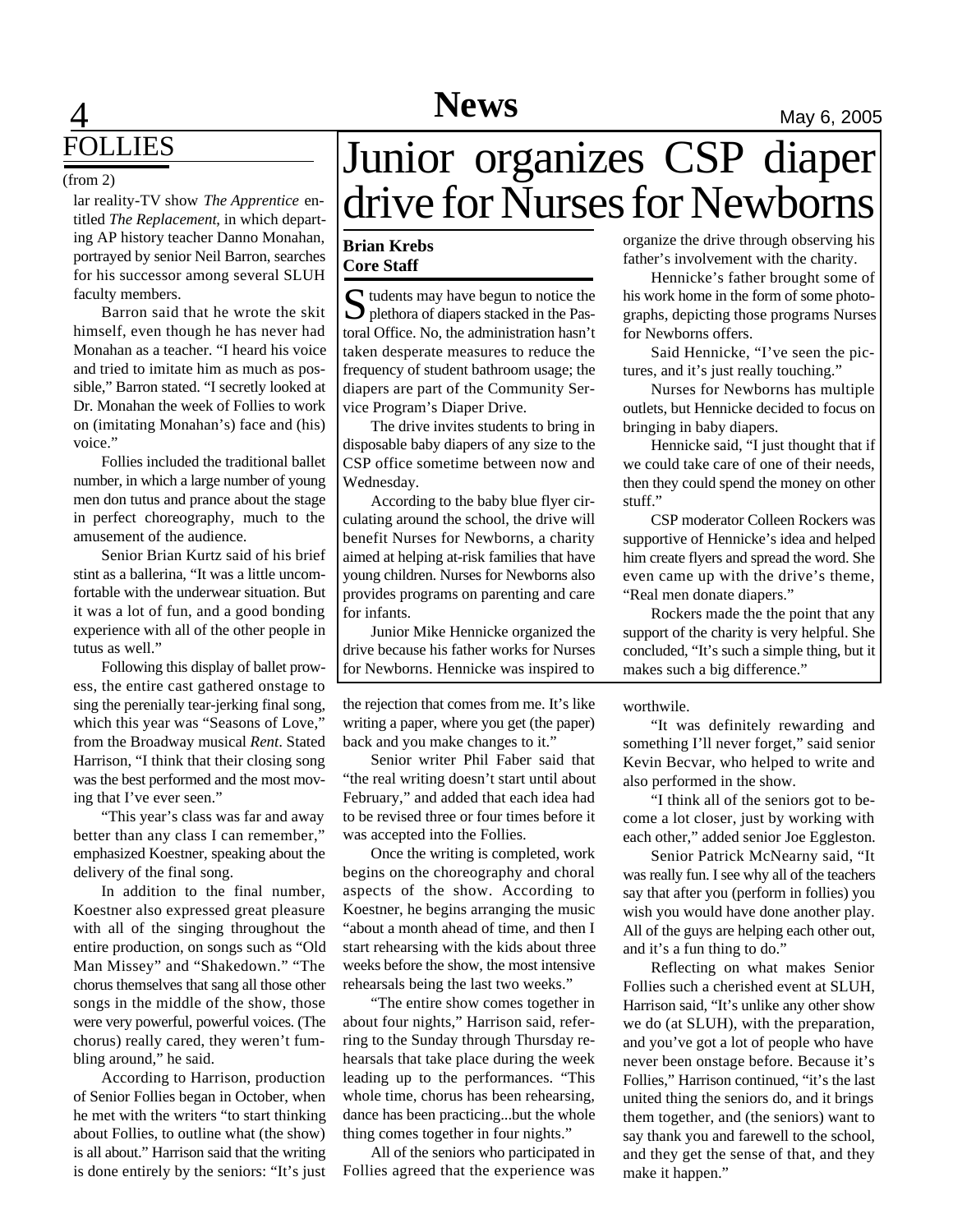## May 6, 2005 **Sports** 5 -meterbills take second at Clayton Invite **Sports**

#### **Henry Samson Reporter**

After a regular season which was<br>Ano less than utterly impressive, the fter a regular season which was Saint Louis U. High track team arrived last week at the Clayton Invitational. The importance of this meet is two-fold: it is the last big city-wide meet before the postseason begins, and it also boasts the area's finest in every event.

At the end of the day, East St. Louis had outscored the second place Jr. Bills by 34 points, 137-103. "That's OK, though," head coach Jim Linhares said. "If you'd notice, they were picking up lots of points in every event."

East St. Louis definitely fits the mark of being a deeply stacked team. Even so, the results from not only the East Side, but also from the Jr. Bills, would set the St. Louis track world on fire.

The day started off early with prelims in the short sprint events. A slight breeze at the athlete's back on the home stretch made the day very sprinter-friendly.

After a short lunch break, the 4x800 meter squad stepped on the line eager to

do battle with the area's finest. Unfortunately, after a mishap in the first leg, SLUH trailed. They could not regain a good enough position to strike but finished in fourth place with a time of 8:19.

"That was disappointing, because we've been hovering at that time for a long time now," said senior Charlie Samson.

The distance unit added points to the team's total in both the 1600 and the 800 later that day.

Senior Alex Muntges, in the first race of his lethal 1600/3200 double turned in a hard-fought 4:33 for fourth place, and sophomore Dan Viox proved he can flex more than just a math muscle by running a 4:37 for sixth place. Samson would come back and finish fifth in the 800 at just a hair over two minutes flat.

Later that day, Muntges took absolute control in the two mile from the gun and won the race in 9:46. Senior Dan Meier would follow with a third place finish.

Junior/sophomore tandem Cliff Leek and Niko Mafuli added some key points in the shot put and discus.

 The big news from the day was in the sprints. Junior juggernauts Paul Chaney and Stephen Simmons both cemented their claims to area and even statewide dominance in the sprints.

Although the race was hand-timed and aided by a bit of wind, Chaney and Simmons rocketed out of the blocks in the finals of the 100-meter dash. Upon crossing the line, they glanced at each other, having seriously gapped the rest of the field and smiled like they knew what had just happened. Chaney finished first with a new meet, school, and state best time of 10.1. That stat is no typo.

Speculation about the wind aid and hand times aside, a stern Linhares stared down a reporter after the meet and told him that the time was "certainly legitimate."

**see WINGED, 12** Simmons' race was impressive, too, as he bit and scratched his way down the straightaway at Chaney's heels and ran a 10.3 for second place, a time that would have set the meet and school record as well. (Author's note: I have seen Paul and Stephen run in practice and at meets for

# Basebills defeat DeSmet again, 5-1

#### **Justin Rottger Reporter**

 $\sum$  hat else is the varsity baseball team **V** going to do this year? Let's do a quick rundown of events so far in the Basebills' season.

Defeat DeSmet for the first time in five years on April 7: check. Defeat area's top ranked team, Vianney: check. Defeat one of area's best pitchers from Troy Buchanan in extra innings: check.

Not enough? SLUH toppled DeSmet for the second time this season, sweeping the season series against the Spartans with a convincing 5-1 win at Forest Park on Tuesday.

A SLUH varsity baseball team has not accomplished a regular season sweep against the Spartans in twelve years. So why did it happen this year? Don't let the

10-1 loss against CBC fool you. There is definitely something about this team, who brought their bats with them again in this game.

In the second inning of Tuesday's game, senior Ryan Morgan led off and reached base after being hit. Junior Jared Saeger then drove a fastball to left center field past the hustling center fielder. After the ball nearly rolled to the warning track, Saeger stood at third base with a triple while Morgan scored easily.

DeSmet tied the game at one in the top of the third off senior starting pitcher Matt Ikemeier, whose only iffy inning was the third. "Ike" went on to finish off the Spartans by pitching all seven innings and earning the win, improving his record to 5-2.

In the bottom of the fourth, the Jr. Bills and head coach Steve Nicollerat in

particular, showed some sharp baserunning knowledge. In what appeared to be a planned play, sophomore Joe Rabe stood on first after reaching on an error and sophomore Kenny Aston was at third, pinch running for senior Mike Deelo. Rabe was instructed to steal second in order to draw a throw from the Spartan catcher. The catcher fell right into the trap and let a throw go down to second to try and nab Rabe. While this was happening, Aston trotted home for the Jr. Bills' third run of the game. One can always count on coach Nicollerat for some smart baseball.

In the fifth inning, senior Brandon Beal grounded into a fielder's choice, leaving him at first base. Morgan then came up with two outs and, in our *PN* play of the week, sent the ball over the left center field fence about 400 feet away for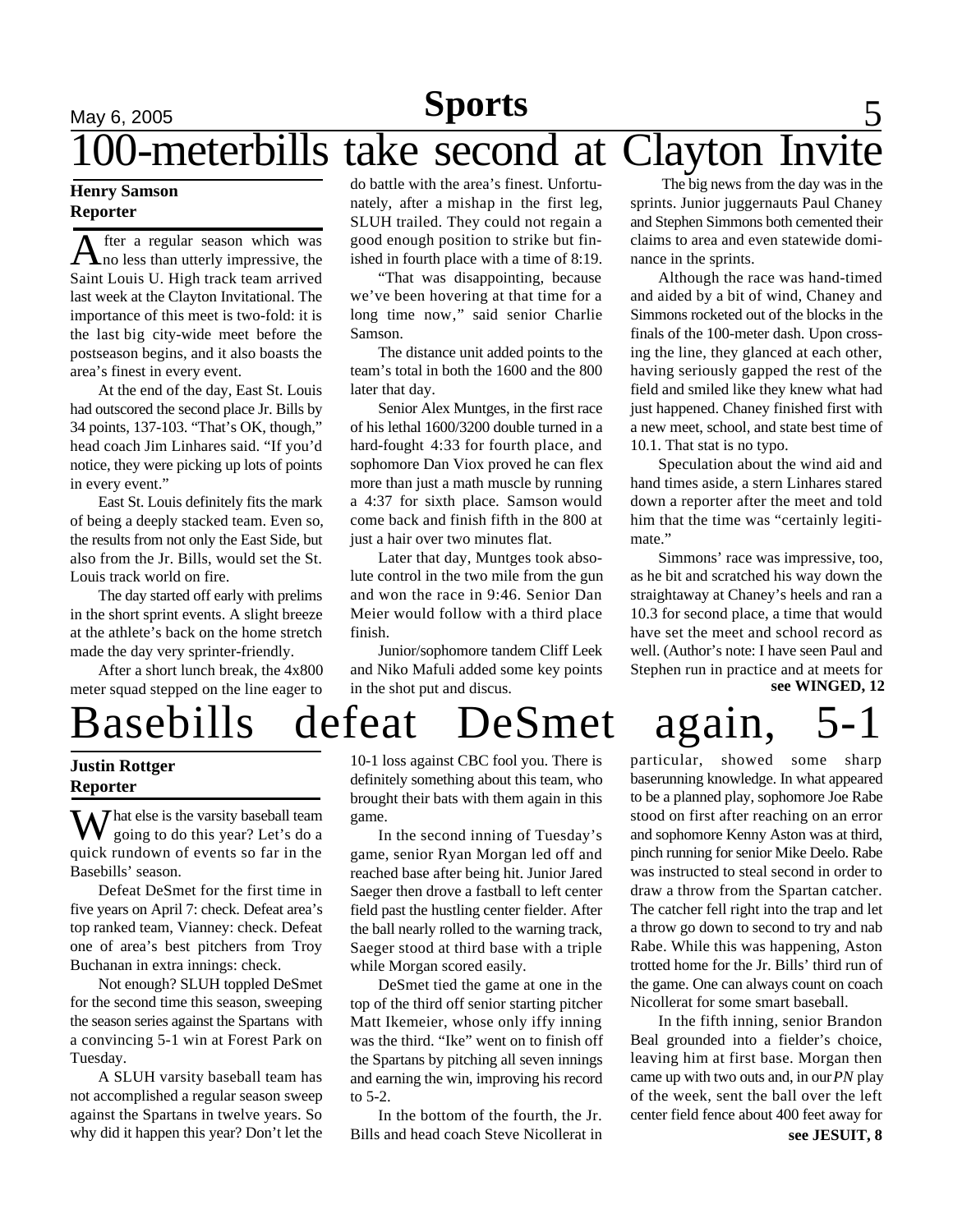## **6** May 6, 2005 bills beat Parkway Cent. **Sports Sam Stragand**

## **Reporter**

 $\sum$  *i*th only a week left in the regular season, the Varsity volleyball team had an easy week with one win against an outmatched Parkway Central team, while the JV Killbills took center stage with a strong second-place finish at the DeSmet JV tournament on Saturday. The Guntlibills still need to finish strong for a chance at the MCC title and a host spot for districts.

On Saturday, the LittleGuntlibills spent the day at SLUH West in the only JV tournament of the year, where they finished second after an amazingly close title game loss to finish the tournament 4-1-1 in matches and 9-3 in games.

Like all the teams, the JV Jr. Bills took a while to wake up, but when they did, the talented team quickly took care of business in the first three matches against DeSmet, St. Mary's, and Westminster.

In the final game of pool play, the team's split of a pair of games with a very tall Lafayette team guaranteed them first place in their pool and a bye in the first playoff round.

In the semifinals, the Brickwallbills redeemed their tie against Lafayette with two dominating victories.

In the finals, the JV Jr. Bills met

# Ballbearingbills hit home stretch

#### **John Pecher Reporter**

This past weekend, the St. Louis U.<br>High roller hockey team entered his past weekend, the St. Louis U. probably the most important stretch of the season. They played three games over the course of three days, all of which were must-wins in order to secure a playoff spot.

Saturday night, the Tourbills took on Homeschool, which turned out to be a tighter game than expected. The Jaguars took the lead just two minutes into the game, but were met later with a tying goal from senior Ronnie Gentile. The their archrivals Vianney for the second time this season; they had lost the first in three games. Both teams played exceptionally well, but the balls and calls fell in Vianney's favor in a 23-25, 23-25 two game loss for the Bills.

The junior Jr. Bills will look to finish the season strong and then help the varsity try for a state title in a few weeks.

On Tuesday, the varsity Roofingbills easily beat an outmatched Parkway Central team in two games. After another JV victory, the varsity entered the game with inconsistent hitting and serving, leading only 7-6.

However, nine strong serves from junior Joe Holloran led the team to a comfortable victory, 25-15, with two blocks each for junior Joel Westwood and senior Bob Schuster.

The second game brought even more inconsistency for the Schneierbills, who finally escaped with a 25-19 victory behind seven kills from senior Joe Guntli. While the performance may not have been too impressive, their run for the state title still looks strong with only a few games left in the season.

Next up for the Killbills is Senior Night against the DeSmet Spartans at SLUH on Tuesday at 6:00 p.m. Their last game of the regular season will be at CBC on Thursday at 6:00 p.m. before next week's districts and then state.

score remained tied throughout the rest of the first half.

> In the second half, sophomore Chris Place added a goal, and junior Clint Mohs sealed the victory, 3-1.

The Ballbearingbills faced off against DuBourg the following night in another must-win matchup. They had to do so with a short-handed roster and senior Joe Lombardo's second appearance of the season. The game turned out to be a shootout with four goals in the first period, two from freshman Carl Fasnacht and two from Place. DuBourg managed two of their own by the end of the half.

**see BLADE, 8**

# Laxbills endure rain, fall to Lafayette

#### **Mike Eilers Reporter**

It was a tale of two halves in the Laxbills'<br>game on Wednesday against the t was a tale of two halves in the Laxbills' Lafayette Lancers. The first and second halves looked like two totally different games.

In the first half of the contest, the Jr. Bills were completely dominated by the Lancers' fast-striking offense. In the first quarter alone, Lafayette scored six unanswered goals, three of those goals coming within a 40-second span.

However, SLUH regrouped at halftime and, despite trailing 12-2, came out ready to play some lacrosse.

With much-needed defensive adjustments during halftime, the Jr. Bills held Lafayette's potent offense to just two goals. The Attackbills also created better scoring opportunities in the final half with longer and more controlled possessions, but failed to capitalize more than once.

Senior attackman Larry Howe had all three of SLUH's goals on Wednesday, but he was unable to single-handedly defeat the Lancers.

On one of Howe's goals, he stood behind the plane of the goal line and ricocheted the ball off the goalie's back and into the net. Claiming to have done this on purpose, Howe achieved a personal goal he has had all year: to score from below the goal line extended.

This 14-3 loss held special significance for the team because it was a conference match. The Laxbills must now claw their way out of a deep hole they created if they hope to make the playoffs with their 9-8 record.

Last week, two games were rained out: one against Rockwood Summit and another against DeSmet. The DeSmet game has been rescheduled for May 12 at DeSmet. The Jr. Bills' next game is this Saturday at MICDS, beginning at 2:00 p.m.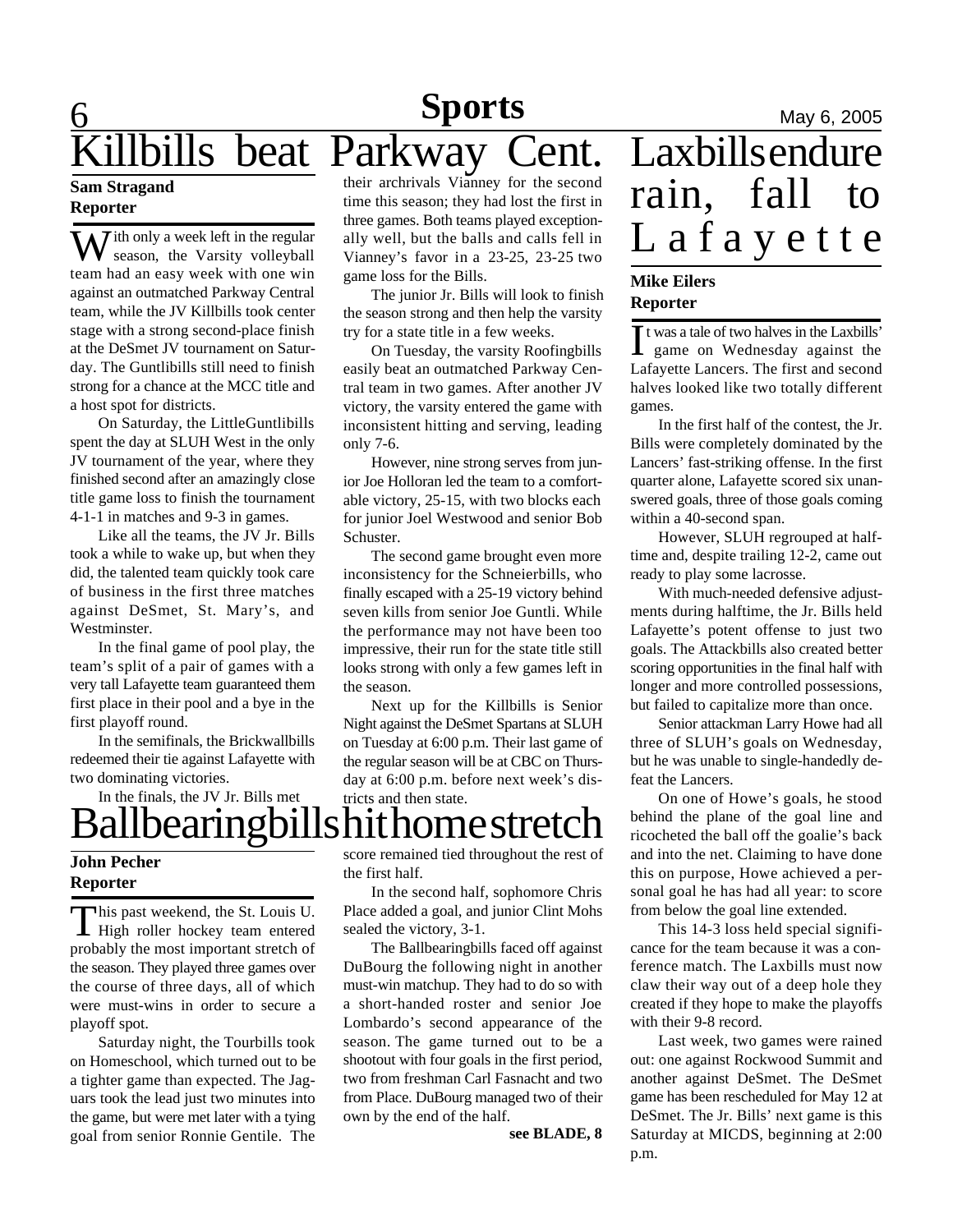# **May 6, 2005 Sports** 7 Druids take third in regionals, go to Nat'ls

#### **Will Holleman Reporter**

The St. Louis Druids took their unde-<br>feated record to the Western Regional he St. Louis Druids took their unde-Finals in Dallas last weekend. The St. Louis Druids is a rugby club mostly comprised of St. Louis U. High students who compete against area teams. Although it is not an official SLUH sport, over ninety percent of the players on the Druids are from SLUH, with a few from CBC and Vianney.

The Druids finished their regular season with a record of 13-0 and beat out all area competition in the Missouri Rugby Football Union finals to receive a second seed in the Regional Finals in Dallas. The Druids defeated their greatest competition and toughest rivals, DeSmet, 20-15 in an overtime thriller in order to receive their first place seed from Missouri.

The Druids' undefeated record in Missouri can be credited to the large amount of senior starters. The Druids started all seniors in their 15-man lineup,

and more than half of the starters had two or more years of experience.

In the forward pack, seniors Dave Caldwell, Van Kenyon, Tim King, Dave Klug, and Matt Herzberg provided most of the beef, while leaner players like Charlie Drury, Mike Pfaff, Mike Twellman, Pat Sokolowski, Kevin Ryan, and Phil Spakowski also helped out.

The back line was anchored by veterans, seniors Dave Koehneman, Sam Paasch, Will Holleman, Rob Kinealy, and Connor Finnegan, while newcomers Luke Schlafly, Nick Conway, Scott Brown, and Steve Everding made extraordinary contributions throughout the season.

The bus ride down to Dallas was long but fun. The players were loose on Saturday morning when they faced a lackluster team from El Paso at 10 a.m. Without much effort, the Druids beat El Paso and waited for their next game against a beefy but evenly-matched Kansas City Rockhurst team. The Druids did not escape the season without a little tarnish, as they lost a heated, hot-tempered game to

the team from Rockhurst.

The coaches, Brian Corrigan, John Shen, and Joe Mueller, all SLUH graduates, helped rally the troops, as did SLUH dad and former player/power lifter Vae Mafuli. The team relaxed on Saturday night and enjoyed their time at the hotel and the recreation center across the street.

Eating ice cream and leftover Chuck E. Cheese paid off the next day when the Druids did in fact rally when they played DeSmet for the third time this year. Playing the best they have all season, the Druids came out loose but hungry and crushed DeSmet, 45-15.

After the game, the Druids ran off the field, jumping and hugging, knowing that they were headed for the National High School Rugby Tournament in Palo Alto, California.

**see CARPET, 13** Although they are in the consolation bracket, the Druids are still extremely excited about finishing in the top sixteen teams in the nation. Strapped for cash, the Druids are looking for ways to lower the

# Frisbee take second in state, third in tourne

#### **Andrew Schroeder Staff**

The St. Louis Ultimate High<br>
(SLUH) Ultimate Frisbee team parhe St. Louis Ultimate High ticipated last weekend in the first annual St. Louis Classic. Participating teams included local teams DeSmet, Kirkwood, Clayton, and Francis Howell Central as well as out of town teams Lexington Catholic, Kansas City's Rockhurst, and Midwest from Madison, Wis.

The tournament served as the state tournament for Missouri even though there were teams from out of state, and the winning team from Missouri received an invitation to Nationals. The Ultimate High took home third place in the tournament and second place in state.

Saturday morning, the We'renotschoolsanctionedbills arrived at Buder Park in Fenton at 9 a.m., where they were quickly briefed on the tournament format.

The Saturday games were pool play, and each game played to 15 points with a one hour and 40 minute time limit. There were five teams in the NonJr.Bills' pool, so they played four games and had one bye on Saturday.

The Wannabebills were matched up with the Rockhurst Hucklets B-team and beat them 15-2 to start off the tournament. Next up were the heavily conditioned, well-coached DeSmet Spartans. The Spartans jumped out early and beat the Antithesisbills 13-6 as the time limit expired.

The team then had a break for lunch. In true ultimate fashion, junior Nick Ruemker grabbed his barbecue pit from his truck. Senior Brian Hubbard's dad grilled some hot dogs, sausage, and hot wings for the Charcoalbills.

After lunch, the Unaffiliatedbills took on Midwest, a very good team from Madison, Wis. and were trounced 15-3. The

Nomoderatorbills did not have to play their last game because Kirkwood forfeited because of injuries, leaving them 2- 2 going into tournament play on Sunday.

Senior team captain Brian Hubbard said of Saturday's effort, "I was kind of disappointed. I thought we could play with any of those teams out there, but we really didn't play up to our potential."

The .500bills again arrived at Buder Park on Sunday and were matched up against Lexington Catholic in the first round. The tournament games were played to 13 points with a one hour and 20 minute time limit.

Lexington Catholic was a fundamentally sound team and beat SLUH 13-1. Because of the early exit, the Ultimate High was placed in the consolation bracket where they swept up.

**see FRIS BAY, 13** The Rejectbills took care of an inexperienced Clayton team and beat them 13-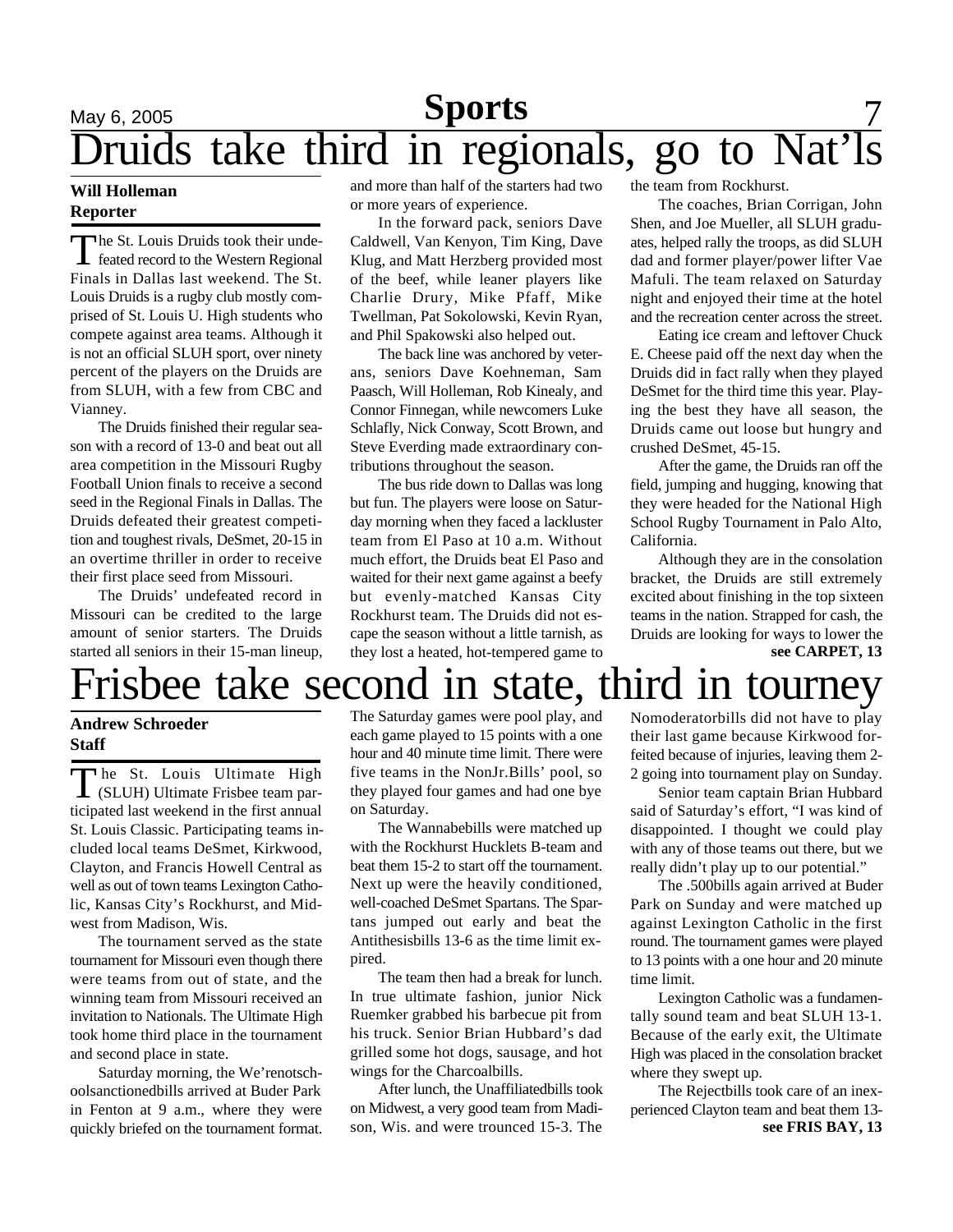# **8 Sports** May 6, 2005

# Agassibills take second at Belleville  $\overline{E}$ .

#### **Steve Hipkiss Reporter**

The St. Louis U. High tennis team<br>finished in second place at the 16-The St. Louis U. High tennis team team Belleville East Tournament over the weekend.

The Jr. Bills played well over the weekend, led by champion performances from Steve Hipkiss and David Lesko at No. 2 doubles, Abe Souza at No. 1 singles, David Lesko at No. 4 singles, and Paul Eschen at No. 6 singles.

Despite winning four out of the nine possible matches, the Jr. Bills fell short of the overall victory, falling to Belleville West, 71-63.

The Jr. Bills resumed their winning

## JESUIT

#### (from 5)

a two-run homer, to give SLUH the 4-1 lead.

Rabe wanted to make sure there was just enough padding for Ike in the bottom of the sixth after tripling to the right center field wall. Senior Tony Molina followed with a sharp single to left to bring home Rabe and extend the lead to 5-1, and SLUH cruised to its twelfth win of the year and fourth in the conference.

SLUH also ended something of a curse against DeSmet by sweeping them in the two season games for the first time in twelve years, yet another feat the Jr. Bills can add to their season repertoire.

After beating up on DeSmet, SLUH faced Hancock on Wednesday. It was "same ole, same ole" at the ballpark on Wednesday as the Jr. Bills lit up the scoreboard.

It would take quite some time to give in great detail the many different ways SLUH scored against this Hancock squad, so instead there are several juniors who deserve mentioning after their play in the game.

Steve Beck had a double and hit the ball hard on two other occasions, catcher Brett Hartmann had a hit and two RBI's, Jared Saeger also knocked in a run, and Mike Mannhard had an RBI after walking ways this past week, trouncing Westminster on Monday, Burroughs on Tuesday, and Priory on Wednesday.

The match on Monday at Dwight Davis against Westminster went well for the Jr. Bills, who won the tough match against the strong Westminster squad.

On Tuesday, the team faced the challenge of playing defending small school state champions John Burroughs, but they pulled out a 7-0 victory.

Wednesday was the team's final match before districts, and the Jr. Bills were able to preserve their undefeated dual-match record by dominating Priory, 6-1.

Upcoming for the Jr. Bills is the MCC tournament, this Saturday at CBC beginning at 9 a.m., and districts next week.

with the bases loaded. It was indeed a good day for juniors, who got an opportunity to play.

So the Jr. Bills seem to have recovered generally from the debacle against CBC, which is certainly a good thing. In the two games this week, SLUH hit the ball very well and also played strong defense, in addition to efficient pitching.

These are the three key parts of baseball, obviously, but the two important aspects are the pitching and defense, which appears to be back for the Jr. Bills.

Even more important is the tenth man, the fans. In this past week, there have been more and more students coming out to watch SLUH baseball. But for those who are STILL not convinced of the talent of this team, or just choose not to come and watch them, here's a challenge from your *Prep News* baseball reporter to come and see them just once. If you like what you see, then hop on the bandwagon. If not, it is your call. But nothing helps a team go far more than support from their fans.

Your next opportunity to see them is on Saturday, when SLUH will face Ritenour in a 10 a.m. game at Forest Park. The weather will be nice, so come on out and cheer on Jr. Bills baseball.



## BLADE

(from 6)

It seemed that SLUH would keep the momentum in the second, as goals from senior Jeff King and sophomore Ryan Pliske widened the lead to four. But DuBourg climbed their way back in the game with four goals in the last seven minutes. Fortunately, Place came through with his third goal of the night with just over thirty seconds to go in overtime, sealing yet another victory by a score of 8- 7.

Possibly the biggest game of the season was on Monday night, as the TOBills battled the first place St. Mary's Dragons. The Jr. Bills sought to avenge an overtime loss to the Dragons earlier in the season.

St. Mary's seemed to carry the momentum, as they took an early 2-0 lead by capitalizing on SLUH defensive mistakes. However, a shot rifled by senior captain Matt Spaeth somehow found its way through traffic and into the back of the net, cutting the lead in half.

Just nine seconds later, junior Josh Engelbrecht connected with Place to even the score at two. Mohs soon notched his first of the night, giving the Jr. Bills the lead, 3-2.

The Dragons did not ease up, as the second half was filled with back-andforth play by both teams.

With just under ten minutes to play, Mohs connected with Place, who rifled a shot top shelf over the glove of the St. Mary's netminder, extending the lead to two. As the intensity picked up towards the end of the game, the Dragons mustered another goal through the legs of senior goalie John Pecher, cutting the lead to 4-3. However, the Bauerbills held on to win their fourth straight and tenth game of the season.

With the win, the Jr. Bills are now tied for first place with St. Mary's. They must win their next and final game against Homeschool to win the division. Come watch the Rollerbills as they finish their regular season this Sunday at 11 a.m. at the All American Sportsplex in South County.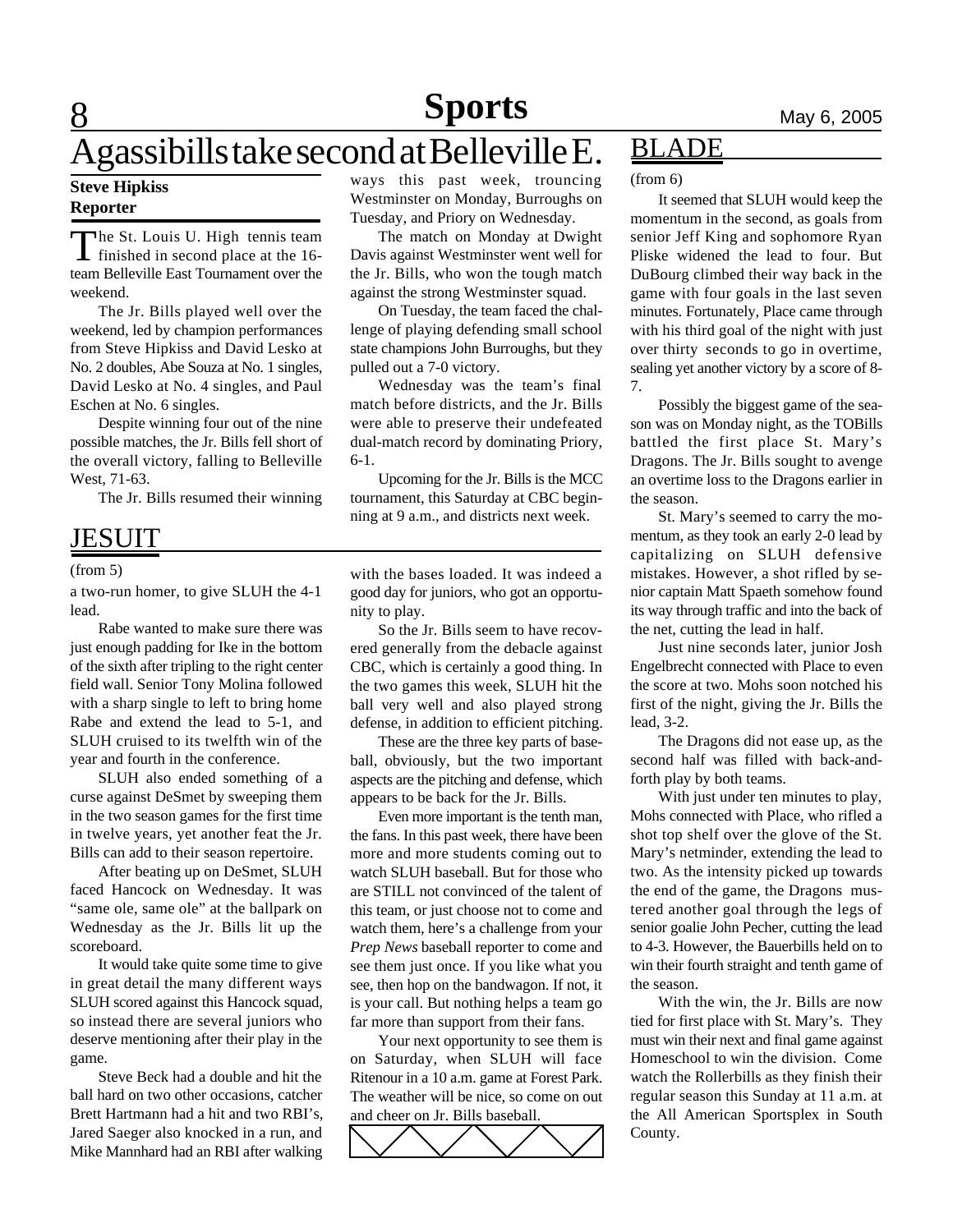## May 6, 2005 **Feature** 8 **Feature** 9 PHOTO ESSAY **Feature** "Seasons of love": Senior Follies Week **Greg Fox**

**Editor in Chief**



**Seniors (L to R) Shaun Whalen, Mike McCuddy, Dave King, Steve Everding and Tim Heafner receive costume help from Mrs. Zilske.**

I didn't get it when I sat in the theater on Sunday, April 24. I sat and listened to Fr. Harrison tell us that we would be talking about this five years later and beyond. Senior Follies, I was told, would be something I would remember forever.

Over the next week, I would spend 22 and a half hours working on Senior Follies with Fr. Harrison and my classmates. Most of the time I watched skits from the house, made weak

**All photos by Greg Fox All photos taken on Wednesday, April 27**



**Chris James draws a prop for "Ratman" in the dancers' dressing room/men's bathroom.**

attempts at doing homework or made food runs to Taco Bell or Smokin' Al's. I was never alone for more than a few moments during the week; there was always a classmate near.

I went through a crash course in theater while my calculus grade crashed. Over the week, I noticed a change in the way the 256 seniors interacted, both at Follies practice and outside of it. Starting on Monday and continuing through Friday morning, the **see FOLLIES, 10**



**Cole Hellman enjoys a cold beverage while Ryan Shortal looks on in amazement during a break in rehearsals.**



**Andy Kriegshauser shows off his pecs and poses with Kevin Becvar.**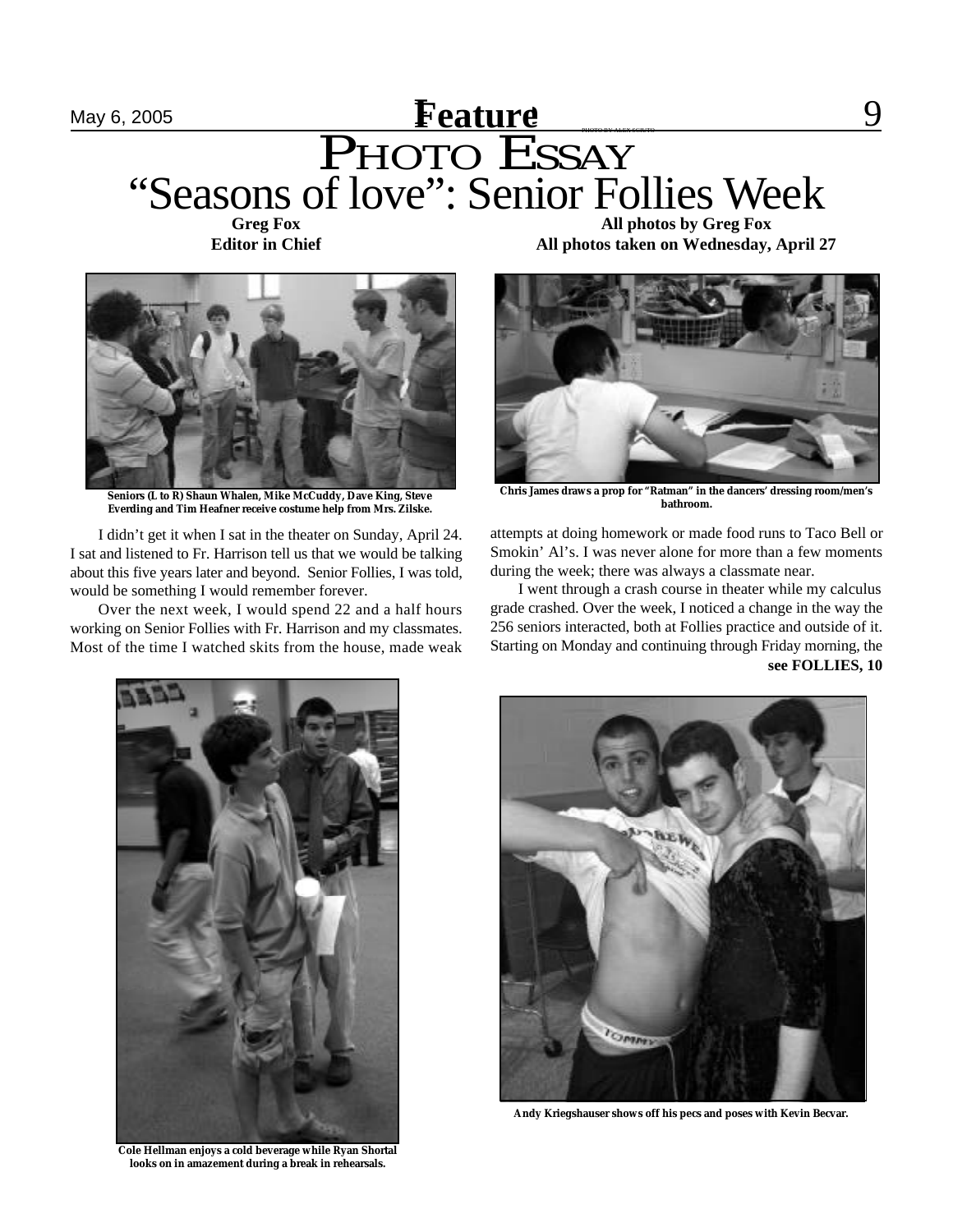# **feature** May 6, 2005

# FOLLIES

 $(from 9)$ 

# **Sean Powers (center) yuks it up with Dave Schwarz, Andrew Poulin and Brian**

class seemed tighter and bound by more than what had bound us before. I was among the many who had our first real conversations with certain classmates and became even closer to our best friends.

For a week, we ate together, did homework together, got sternly lectured together, acted together and were together. We left the theater as late as 11 p.m., only to return less than nine hours later to spend the next 15 hours together. It became clear to me that Follies wasn't just about making the rest of the school laugh and saying, as Fr. Harrison put it, "thank you and farewell," but rather about making new and closer friends.

I, along with the other hundred-odd seniors who worked on Follies, worked hard on our skits, songs, and dances. When I was feeling worst about my performance, my classmates laughed the hardest at the skit I was in. On Wednesday night, when I was still laughing after having seen skits for the fourth time, I was laughing because my friends were acting out scenes from our lives from the last few years. And because it was funny.



**(L to R) Greg Abts, Matt Dirnbeck, Mike Roth, Charles Ullmann and Skip Young share a moment backstage.**



**Kurtz. Matt Winkeler and Jimmy Lang work on homework and eat dinner, respectively, before rehearsals begin.**

I started to get it on Tuesday night when we sang our closing song together. For 525,600 minutes, I have been a senior a St. Louis U. High. We sang so that we'd "remember the love" of the last year. And now it's almost over. Senior Follies week was one of the send-offs we're getting a lot of these days. I was given the opportunity to be around my friends almost nonstop for a whole week, and what an opportunity it was.

I finally got it when we were singing the closer together on Thursday night—the last time we'd practice it. The hundred guys surrounding me weren't classmates anymore. They were friends. For a week, we had done most everything together and come together as a group of friends. I understood that Follies was about more than two performances. It was about the four years most of us have spent together, and it was about the last week we spent together; for me it was the best of the last year.

And on Sunday night, when we sang together for the last time in front of a packed house, I really got it. I didn't have to be told to remember the love anymore. How could I ever forget?



**Dustin Sump looks on as Tim Lonergan and Steve Lestmann break their afternoon fast.**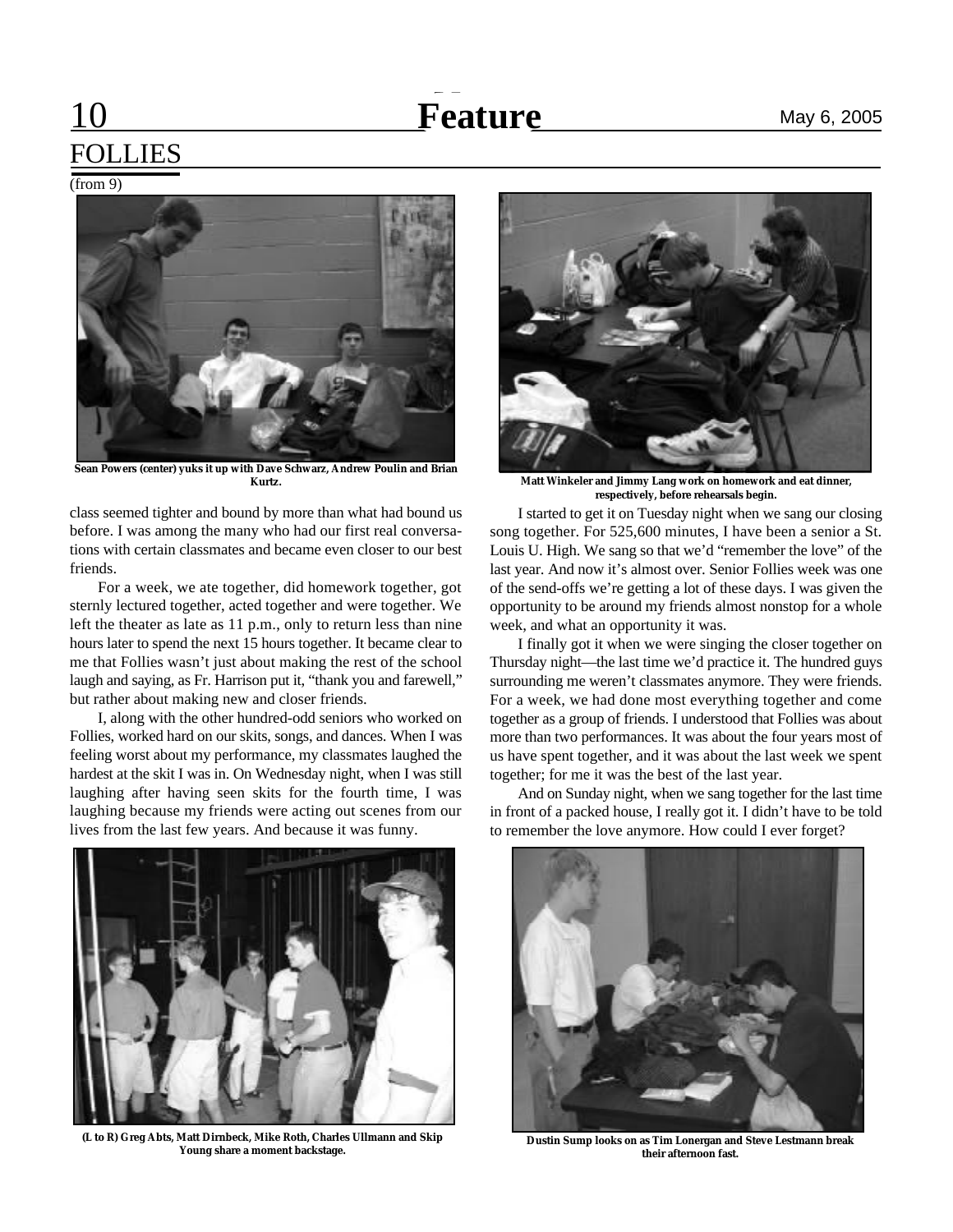# May 6, 2005 **News** 11 **BANNERS**

#### (from 1)

them "that it had been secured in a caged, locked area after Mom Prom," according to Mothers' Club president Deb Klug.

However, later that week, when a committee member went to retrieve the banner, she discovered that the banner had already been picked up by a "salt-and-pepper-haired lady," said Klug.

From there the Mothers' Club organized a phone tree, calling every senior mother and asking if she had picked up the banner. When that idea proved futile, "that's when we determined it was officially M.I.A.," said Klug. "That was the Wednesday after Mom Prom."

Klug even contacted the mothers of the seniors who had "put their heart and soul" into the creation of the banner last year, hoping that maybe these mothers had taken it down to keep it safe. However, her efforts there also turned out to be in vain.

Although rumors began to circulate that a senior prank was to blame, Klug was quick to deny such accusations. Said Klug, "We knew for a fact that there was no senior prank involved in it. … I'm taking full responsibility because ultimately I should have made sure it was back at school and hung up in the chapel."

As time progressed, it became evident that a new banner had to be constructed to replace the missing one.

Enter Kathy Plurad. Plurad's son, senior Alex, had been actively involved in the creation of the banner last year, and he had even suggested the class motto: "It's not the beginning or the end, but the journey that matters most."

As a result, Plurad, mother and son, set

out to help create the new banner. Kathy Plurad said, "I just thought I'd see what I could do to remake it."

Alex Plurad agreed, adding, "I was disappointed that they lost it. We'd be the first senior class without a banner, and it just didn't seem right."

Last Friday morning, Kathy Plurad called Klug to ask if she could help head a committee to recreate the banner. Klug complied and work on the banner began immediately.

Because the Marriott had failed to follow through with their usual protocol of having someone sign out items left from a function, the hotel offered to pay for the materials of the creation of the new banner. SLUH allowed the Marriott to pay these costs.

On Monday, Kathy Plurad, along with numerous other moms, a couple students, and faculty members, tackled the somewhat daunting task of cutting, gluing, and overall breathing life back into the senior banner. Alex Plurad joined the mothers to work on the banner on his day off, and senior Joe Locastro, who designed the banner, also stopped by to help out.

Plurad was thrilled at the faculty's willingness to help. She received information from junior class moderator Mary Beckemeier about the dimensions and layout of the banner. Director of Communications Joe Patke supplied the moms with a detailed picture of the entire banner to aid the process of recreating the banner's design. Director of Admissions Craig Hannick pitched in by helping the women print out stencils for drawing out the letters and sending his senior Calculus classes downstairs to sign the banner before he began class.

After completing the middle column of the banner, which the seniors signed on Monday, Plurad and the other moms worked on getting all the seniors to sign the banner on Tuesday. They were met with overwhelming success. By the end of the day, only three non-absent seniors hadn't signed the banner.

Said Plurad of the reaction of students, "Everybody's been really kind about it. We haven't had any negative comments, other than being sad that it got lost because it was a cool banner."

Plurad talked about the importance of a class banner, especially given the fact that the year is almost over for the seniors. Plurad explained, "It will be (hung) at the graduation dinner and then they use the banner for every class reunion. Not having a banner is like a ship without a sail."

Since Tuesday, seniors have helped out as needed while the banner was being completed outside the student commons. As of Thursday, over half of the banner was complete.

According to Plurad, she has contacted Pastoral Director Tim Chik, and they plan to unveil the new banner to the school next week during the last all-school liturgy.

Senior Brian Kurtz said, "It was kind of disappointing that it got lost in the first place, but the new one seems to be coming along well. As long as we have a banner, I guess I'm not too disappointed."

Senior John Kelley agreed, adding, "I think it's a good idea that they decided to recreate it. It's a nice symbol for our class. ... It will be nice to have a banner, whether or not it's the one we orginally created last year."

## VOLLEYBILLS FALL TO VIANNEY, 25-22, 22-25, 19-25

The St. Louis U. High Volleybills lost a three-game thriller last night to the perennial volleyball powerhouse Vianney Griffins.

In the first game, the Jr. Bills were helped by junior Joel Westwood, who served up one of his three aces on the night to put the Killbills ahead for good, and they won 25-22.

However, slow starts in the next two games that the Guntlibills could not overcome led to their downfall.

In the second game, the Asicsbills

came back to 21-22 but could not take the lead and lost 22-25.

Some inconsistent serving and hitting also plagued the Schneierbills during this time and they lost the third game by the score of 19-25.

In addition to Westwood's three aces, other statistical highlights include senior Joe Guntli's 13 kills and junior Kevin Heine's 4 blocks.



**A Jr. Bill makes a dig in a loss to Vianney.**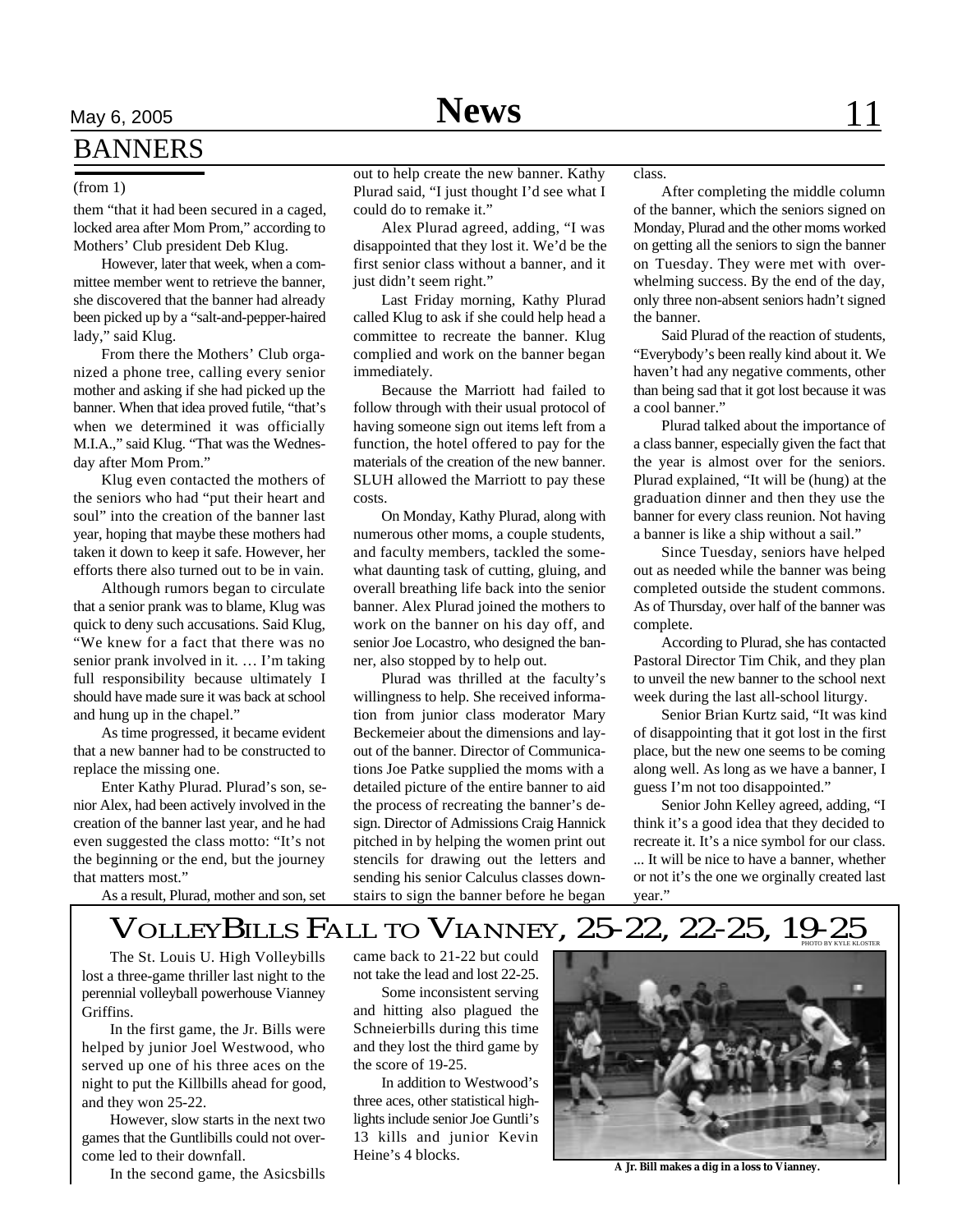## **Sports** May 6, 2005 WINGED

#### (from 5)

three years. Not once have I seen them move even close to as fast as they were on Saturday. It was absolutely incredible.) Chaney went on to win the 400 in his usual convincing fashion—no surprise.

But one record just wasn't enough for the two of them. Later that day, Simmons silenced disbelievers by finishing the 300 hurdles in 38.4 and is now sitting pretty happily on top of the state with that performance, which earned him a new school and meet record as well.

 It didn't end there, though. The two toed the line in the 200 late in the day and had a repeat 1-2 performance. Simmons ran a season-best, all-state caliber time of 22.0.

Chaney had a little more in mind, though. He blistered through the turn and extended in the last hundred to run a 21.1, thus setting one more school record and beating Imani Butler's former meet record of 21.2. The year he set the record, Butler finished first in each of the sprint events at state. If this is an omen for anything to come, get ready for some serious postseason news.

Look in all the local newspapers and local television sports reports, and you'll see Chaney's name all over the place. But quietly lost in translation was the performance of counterpart Simmons. Coaches Tim Chik and Spencer McCall both agreed that Simmons deserves a little more recognition. Said Chik, "Stephen is absolutely invaluable. He is scoring points for us in many events. People need to know that we aren't nearly as good without him."

 Echoed McCall, "(Simmons) is very important to us. It's good that he is there to push Paul all the time. And he is one fast kid who would be getting the coverage with a 10.3, had Paul not been a step ahead of him."

Overall, Linhares was most pleased about the day but commented that it would take a lot of straining for this team to win the conference championship the next week.

 "It's hard for us especially because we have been doing well in the big meets,

and at conference, we have to rely on hanging tough through the fourth and fifth places to pick up as many shreds of points as possible."

With all its glory and accomplishments, the track team appeared at the newly-christened CBC facility for their Metro Catholic Conference championships, a brutal fistfight of a meet that would come down to nine points separating the first-place team and the thirdplace team. In the end, though, fate seemed to be shining more brightly on the Cadets, who squeaked by with a first-place team finish of 111 points, slightly ahead of second-place DeSmet (102.5) and thirdplace SLUH (102).

"The team result is definitely disappointing. We had to fight for every shred of a point, and in some areas, we just didn't get it done," stated Linhares after the meet. Disappointments aside, SLUH had some standout performances.

Chaney and Simmons routinely mopped up the field in the sprints for yet another week. Chaney took first in the 100, 200, and 400; Simmons placed second in the 100 and 200, and first in the 300 hurdles.

 Interestingly enough, if there were any skeptics out there about Chaney's 10.1 last week, they would most likely change their minds as Chaney coasted through the last few steps of his 100 in 10.4. The two would later join with the Samson distance twins in the 4x400 and take home some first-place hardware.

 Junior Jordan Bushong had a nice fourth-place performance in the 110 high hurdles, which anyone will tell you is dangerous. Sophomore leapfrog John Harvath squirted his way into a fifth place in the triple jump.

Leek and Mafuli failed to accomplish their goals, as Leek placed fourth in the shot put while Mafuli placed third in the discus.

 On the distance end of things, the 4x800 team finally got a monkey off its back by breaking its personal best time by seven seconds. Even though they lost to DeSmet, they ran an 8:09, aided by a quick 2:02 and 1:58 leg from Henry and Charlie Samson.

 Junior Ben Murphy-Baum kicked his way home to a second-place mile finish with a team best of 4:28. And Charlie Samson added a second-place finish in the 800. Muntges let his legs do the talking in the 3200. He once again ran entirely alone and just missed the school record of 9:32, finishing in first place at 9:33.

"I am really proud of the athletes I saw," said Linhares. "Something like this hopefully will hone their focus for district and sectional."

The varsity tracksters will receive a brief hiatus from running as they await the district championship scheduled for next Saturday, May 14. Simmons commented, "Next weekend's going to be naaaaaaasty." So, if you're itching to show some school spirit, or just plain itching, come out to Rockwood Summit next Saturday and watch the Jr. Billiken track team propel itself into the post season.



*prepnews@sluh.org www.sluh.org*

Volume LXIX, Issue30

**Editor in Chief:** Greg Fox **Sports Editor:** Tim Huether **Features/Photography Editor:** Alex Sciuto

**Core Staff:** Sean Powers, Seth Clampett, Kyle Kloster, Timo Kim, Brian Krebs, Andrew Mueth

**Staff:** Eric Durban, Tim Malecek, Andrew Schroeder, Jim Santel

**Reporters:** Mike Doherty, Mike Eilers, Steve Hipkiss, Will Holleman, Justin Rottger, Henry Samson, Jim Santel, Sam Stragand

**Advisors:** Mr. Frank Kovarik, Mr. Sean O' Neil

**Moderator:** Mr. Stephen Missey **Computer Consultants:** Mr. Jon Dickman, Mr. Tim Rittenhouse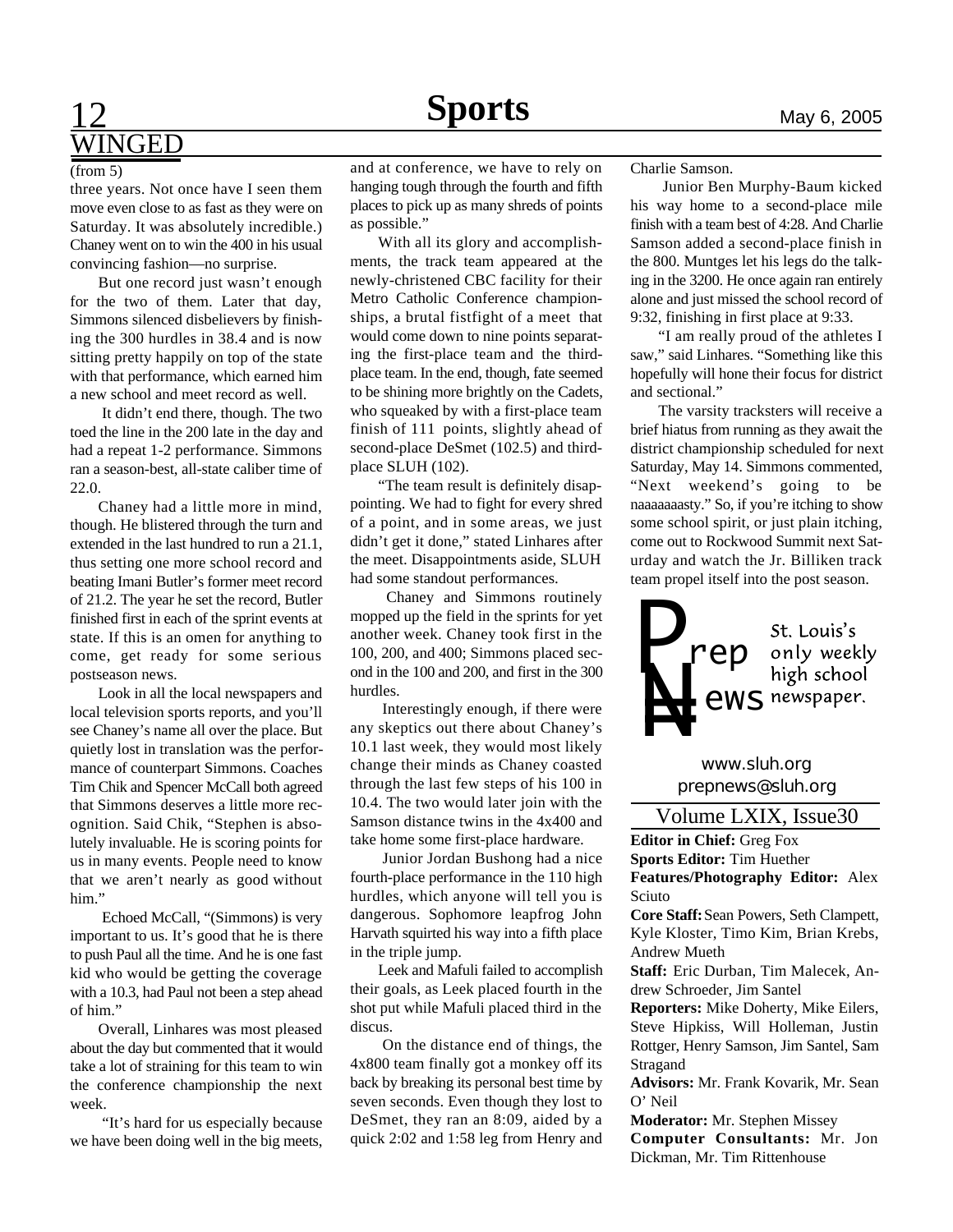# May 6, 2005 **News** 13

# Spring '05 *Sisyphus* debuts on Tuesday

# *Sisyphus* **Editor**

**P** repare yourself for the incredible. This Tuesday, in just four days, the longest Tuesday, in just four days, the longest *Sisyphus* ever will debut at sixty pages. Each nook and cranny of the sixty will be

filled with fine short stories, moving paintings and photography, and elegant poems. *Sisyphus* moderator and head chef Rich Moran promises that this *Sisyphus* will be "terrific."

The length, four pages longer than the Winter '05 *Sisyphus*, is due mainly to the influx of short stories. Poetry submissions, while still of high qual-

ity, were markedly decreased compared to recent issues.

Moran specifically mentioned "Age of Reason," by senior Joe Lorenz as a well-written story. Lorenz's story tells of

## **Underclassmen Election Results**

### **SOPHOMORE**

*President* Paul Merrill *Secretary/Treasurerer* Jim Heafner *Pastoral* Chris deBettencourt *Social/Publicity* Tim Iovaldi

#### FRESHMAN

*Two of these freshmen will be elected to serve as the 2005-2006 STUCO sophomore representatives:* Andrew Bouquet Matt Rice Tyler Schenk Kevin Steitz

Alex Sciuto a grade school boy on the border between (from 7) childhood and young adulthood who faces confusing emotions during a birthday sleepover in a friend's treehouse.

> The majority of the poems come from seniors Paul Barker, Mike Granger, and Luke Dang. The only teacher featured in

sisyphus spring 05 this spring's *Sisyphus* is Sean O'Neil, with a haiku.

The art of this issue is of high quality, from junior Drew Deubner's collection of photographs to David Rhoads' water color centerfold. This will be the second consecutive issue that features a work by Rhoads in the centerfold. The cover features a print by se-

nior Dustin Sump.

Of the magazine overall, Moran said, "The artwork and layout are just beautiful."

## ARPET

(from 7)

cost of about \$9000 (\$500 per person) for the trip to Palo Alto, and will be holding fundraisers and accepting donations until they fly out to the Stanford campus to compete in the tournament on May 20-21. Any donations or fundraising ideas would be greatly appreciated.

Despite the amazing end to the 2005 season, the Druids will live on next year as they will be led by veterans Dan Finucane, Nick Bettger, Will Turnbough, Joe Lorbert, and Matt Wozniak. This year was such a great success that the Druids would like to thank all students and all other supporters for a record attendance at games this year.

# FRIS BAY

4 to advance and play DeSmet. This time, the stakes were much higher, and the Lackofcoachbills stepped their game up. They jumped out to a surprising 4-1 lead and went into halftime 6-2. The large lead was primarily due to DeSmet's tired play from their long match against Rockhurst the game before.

The Discraftbills kept their run going into the second-half before DeSmet, as expected, went on a run of their own. The Spartans came all the way back to within one point at 10-9. They even had a wide open pass in the end zone to tie the game, but dropped it. After that, momentum began to shift back to the Ultimate High team, and they held off a much better DeSmet team by the score of 11-9.

"It was the best game of the year," Hubbard said. Senior Ed Jaeger echoed Hubbard, saying, "It felt great to beat DeSmet after losing to them the day before and earlier in the season."

After the team's win of the year, they had Kirkwood to deal with in the consolation bracket championship. In a very windy contest, Pir2bills held the Pioneers off 9- 6 after the 80 minute time limit expired. The win secured third place in the tournament for the Ultimate High Frisbee squad.

"I was really proud of the way we played on Sunday after the Lexington game," Hubbard said.

In the championship bracket, Rockhurst ended up winning first place over Lexington Catholic. The team won third place overall but they received the second-place trophy for the state tournament.

"The tournament was a lot of fun with a lot of good competition. I enjoyed it immensely," Jaeger said.

After their exciting second-place state finish, St. Louis Ultimate High looks to keep the winning streak alive in league play for the rest of the spring.

## BASEBALL NIGHTBEAT

Last night, Chaminade defeated SLUH's varsity baseball team 3-0. Senior Ryan Morgan pitched the entire game, allowing only six hits. The SLUH team had two two-out rallies, in the sixth and seventh innings, but could not capitalize on them. The loss drops the Balcobills' conference record to 4-2 and their overall record to 13-5. The team's next game will be tomorrow against Ritenour at 10 a.m. at Forest Park.



**drawn by senior Dustin Sump and designed by junior Joel Westwood.**